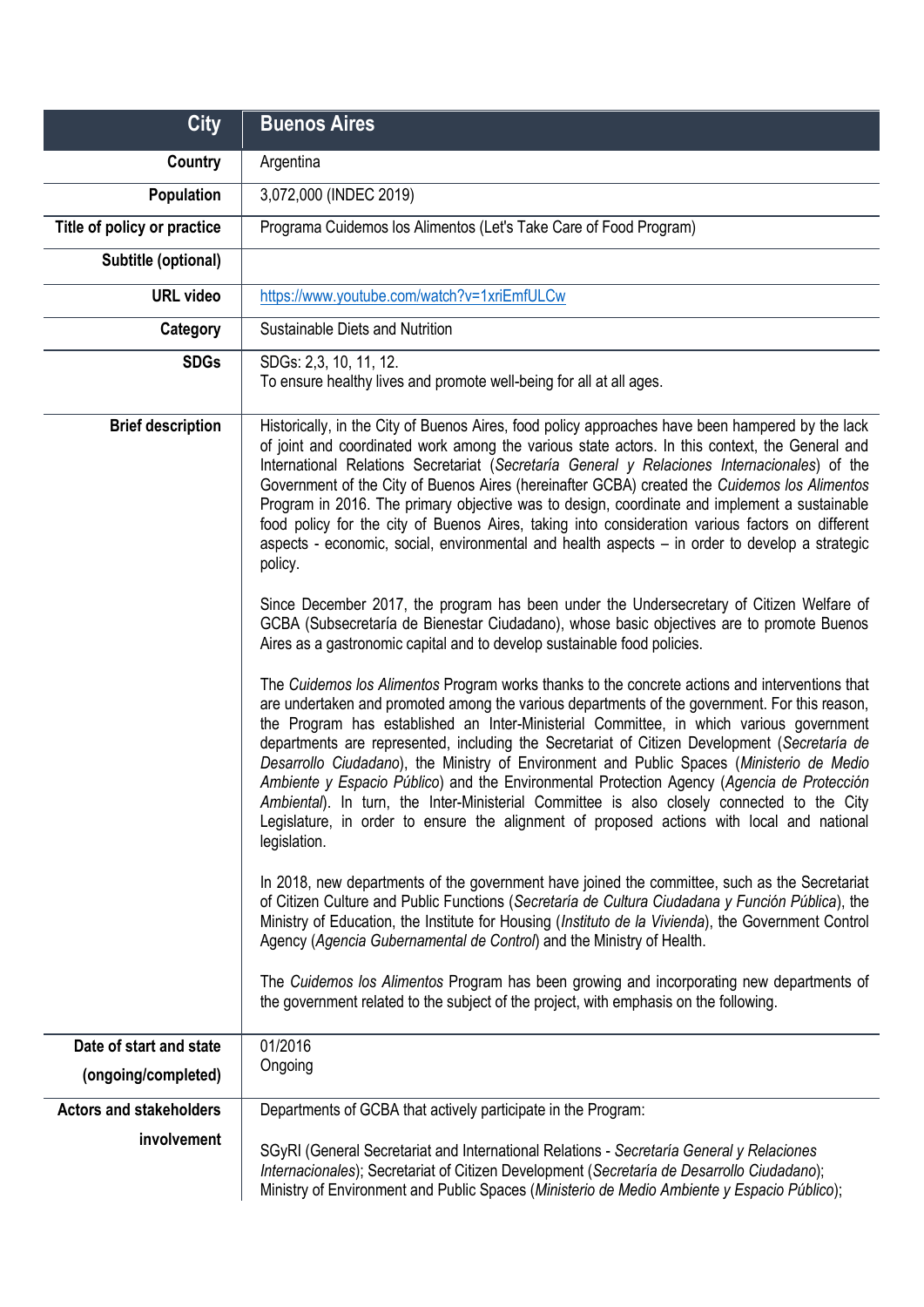|            | Environmental Protection Agency (Agencia de Protección Ambiental); Legislature of Buenos Aires;<br>Ministry of Education and Innovation; Ministry of Health; Secretariat of Citizen Culture and Public<br>Functions (Secretaría de Cultura Ciudadana y Función Pública); Institute for Housing (Instituto de<br>la Vivienda); Government Control Agency (Agencia Gubernamental de Control); Secretariat of<br>Social and Urban Integration (Secretaría de Integración Social y Urbana) (Barrio 31).<br>Strategic partners of the Program: |
|------------|-------------------------------------------------------------------------------------------------------------------------------------------------------------------------------------------------------------------------------------------------------------------------------------------------------------------------------------------------------------------------------------------------------------------------------------------------------------------------------------------------------------------------------------------|
|            | Ministry of Agroindustry (National) (Ministerio de Agroindustria).                                                                                                                                                                                                                                                                                                                                                                                                                                                                        |
| Approach   | The City of Buenos Aires joined the MUFPP in 2011, created the Cuidemos los Alimentos<br>Program through the resolution N°126-SGYRI/17 and committed itself to the National Program for<br>the Reduction of Food Loss and Waste (Resolution N°392/2015).                                                                                                                                                                                                                                                                                  |
|            | An analysis of food waste in the city at the consumption stage of households, carried out in<br>collaboration with the University of Bologna. In 2018, an Action Plan was created: it seeks to<br>promote a change of habits in the population.                                                                                                                                                                                                                                                                                           |
| Innovation | The innovative character of Cuidemos los Alimentos lies in its interdisciplinary, intergovernmental,<br>cross-sectoral and cross-jurisdictional approach, thus creating a space for the organization and<br>coordination of actions among different actors.                                                                                                                                                                                                                                                                               |
|            | Another innovative aspect of the Program refers to the recreational factor that is used as a<br>strategy of communication. Through games and leisure activities in the open air, we aim to raise<br>awareness and educate children and their families about the importance of good eating habits<br>within the framework of gastronomic events, estaciones saludables (spaces for health care and<br>promotion) and markets. Examples of these activities are:                                                                            |
|            | Activities for children:                                                                                                                                                                                                                                                                                                                                                                                                                                                                                                                  |
|            | Game of the roulette of healthy food: it consists of a roulette with questions on food and<br>food hygiene;<br>Painting on easels, on the themes of healthy eating;<br>Twister"-kind-of-game;<br>Game "Panchos y zanahorias;"<br>Inflatable games;<br>Artistic make-up;                                                                                                                                                                                                                                                                   |
|            | Reading of fairy tales.                                                                                                                                                                                                                                                                                                                                                                                                                                                                                                                   |
|            | Activities for adults:                                                                                                                                                                                                                                                                                                                                                                                                                                                                                                                    |
|            | Breastfeeding counseling;<br>Free health checks, health prevention and promotion services where nurses and<br>nutritionists make basic health controls.                                                                                                                                                                                                                                                                                                                                                                                   |
| Impact     | The impact achieved by Cuidemos los Alimentos can be visible through a review of the results<br>obtained from the various actions developed within the framework of the initiative to raise<br>awareness about food waste among the population.                                                                                                                                                                                                                                                                                           |
|            | The study conducted with the University of Bologna has been crucial in quantitative terms to<br>obtain statistical data that specifically reveal that households in the City of Buenos Aires lose 9500<br>tons of food per year, at a cost of approximately USD 180 million.                                                                                                                                                                                                                                                              |